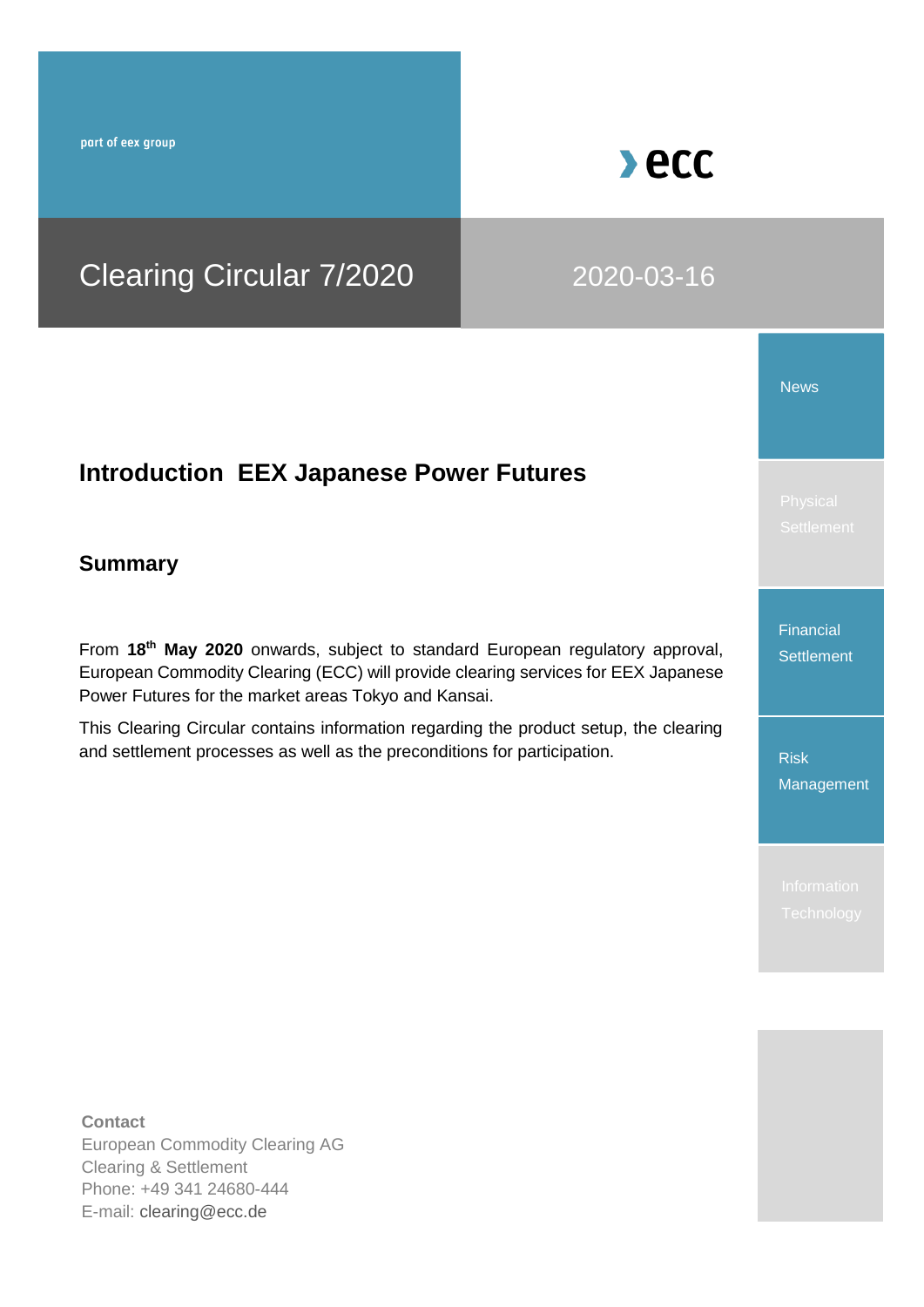## **Product Setup**

The new EEX derivatives contracts will be set up as follows within the ECC clearing system:

| <b>Product ID</b>     | <b>Name</b>                                               | <b>SMSS Product Group</b> |  |
|-----------------------|-----------------------------------------------------------|---------------------------|--|
| <b>Tokyo Area</b>     |                                                           |                           |  |
| FOB1-FOB5 / FOP1-FOP5 | EEX Japanese Power Tokyo Area Base / Peak Week Future     |                           |  |
| FOBM / FOPM           | EEX Japanese Power Tokyo Area Base / Peak Month Future    |                           |  |
| FOBQ / FOPQ           | EEX Japanese Power Tokyo Area Base / Peak Quarter Future  | EEX_FT_POWER_JP           |  |
| FOBS / FOPS           | EEX Japanese Power Tokyo Area Base / Peak Season Future   |                           |  |
| FOBY / FOPY           | EEX Japanese Power Tokyo Area Base / Peak Year Future     |                           |  |
| Kansai Area           |                                                           |                           |  |
| FQB1-FQB5 / FQP1-FQP5 | EEX Japanese Power Kansai Area Base / Peak Week Future    |                           |  |
| FQBM / FQPM           | EEX Japanese Power Kansai Area Base / Peak Month Future   |                           |  |
| FQBQ / FQPQ           | EEX Japanese Power Kansai Area Base / Peak Quarter Future | EEX FT POWER JP           |  |
| FQBS / FQPS           | EEX Japanese Power Kansai Area Base / Peak Season Future  |                           |  |
| FQBY / FQPY           | EEX Japanese Power Kansai Area Base / Peak Year Future    |                           |  |

Detailed information on the respective product setup is provided in the ECC Clearing Specification and in the ECC Contract Detail File, which are available to download on the [ECC website.](https://www.ecc.de/ecc-en/member-section/product-specification-files)

## **Clearing Process**

#### Registration of transactions for clearing

Trading hours for the trade registration services are from 9:00 am to 7:00 pm JST (1:00 am to 11:00 am CET or 2:00 am to 12:00 pm CEST). For trade entry during European night hours (until 8:00 am CE(S)T), the EEX Japan Power Portal will be available. During this time window, trades will only be accepted within pre-funded trading limits (the so called "pre-opening limit"). The preopening limit has to be managed and collateralized by the Clearing Member as required. Limit management will take place within the EEX Japan Power Portal. Set limits will be processed as an additional margin class. Further details on the Pre-opening Limits (e.g. access to the EEX Japan Power Portal, Limit Management, Margin Process, etc.) will be published via a dedicated Clearing Circular in due time. Please note that the T7 Limits and Advanced Risk Limits will apply in addition.

From 8:00 CE(S)T a trade entry via all existing EEX trade registration channels will be available.

After the closure of the Japanese market at 7:00 pm JST (11:00 am CET / 10:00 am CEST), usual clearing transactions such as position transfers and give-ups between members or accounts will be possible until 6:00 pm CE(S)T. Position transfers will happen as usual at the previous settlement price, provided that no cash settlement is chosen.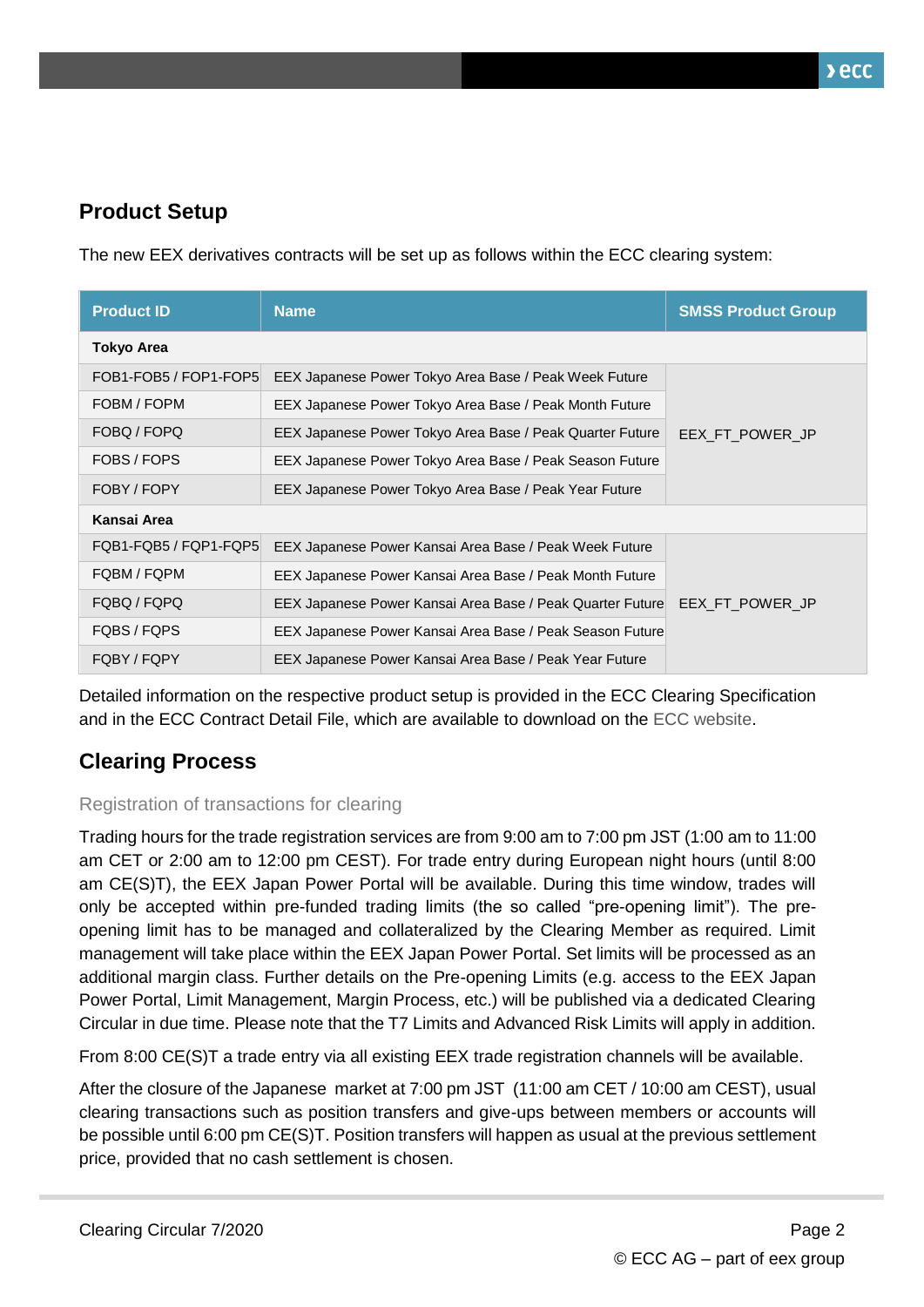The transactions will be imported from 08:00 CE(S)T onwards into the EUREX C7 clearing system and integrated into the standard clearing processes for derivative contracts. Transactions are included in the EUREX data streams and in the EUREX reports. In addition, the transactions can be retrieved via ECC Member Area after 9:30 am CE(S)T on the next ECC business day.

The transactions are processed in the ECC settlement system SMSS for invoicing purposes, using the product groups mentioned above.

#### Financial settlement / settlement prices

All products will be settled financially in JPY (Japanese Yen). For the open positions at the end of each ECC business day, a variation margin is calculated using the daily settlement prices obtained from EEX. Payments will be settled according to a currency specific JPY payment calendar. Clearing Members must provide sufficient holdings on their JPY accounts on d+1. Account credits will be due on d+2. ECC reserves the right to introduce an additional margin class to cover the pending d+2 variation margin payment obligation, if necessary. ECC will provide further information on the payment process in JPY as well as about required backup facilities via separate Clearing Circular in due time.

The daily settlement prices will be published in the EUREX C7 system as well as on the EEX website at approximately 12:00 pm CET / 1:00 pm CEST on each ECC business day. These prices will be available as an overview in the EUREX C7 System, however will not be displayed in the EUREX intraday reports. The daily settlement prices will be processed during the EoD run, approximately at 07:00 pm CE(S)T and will be available in the EoD EUREX reports.

#### Intiial Margin

For new open positions, an initial margin in JPY will be calculated according to ECC's standard methodology (SPAN<sup>1</sup>). Margin parameters are updated and published daily in the SPAN parameter file on the [ECC website.](https://www.ecc.de/ecc-en/risk-management/reports_and_files) The initial margin requirements will be reported in the SPAN margin class in the EUREX Report CC750 Daily Margin.

#### Intraday Margin

-

ECC will use the settlement prices once uploaded into the EUREX system (at approximately 12:00 pm CET / 1:00 pm CEST) to evaluate existing positions and new transactions in EEX Japanese Power Futures for the ECC intraday risk monitoring. This will lead to intraday variation margin and therefore can trigger margin calls accordingly (standard process).

<sup>1</sup> SPAN® is a registered trademark of Chicago Mercantile Exchange Inc., used herein under license. Chicago Mercantile Exchange Inc. assumes no liability in connection with the use of SPAN by any person or entity.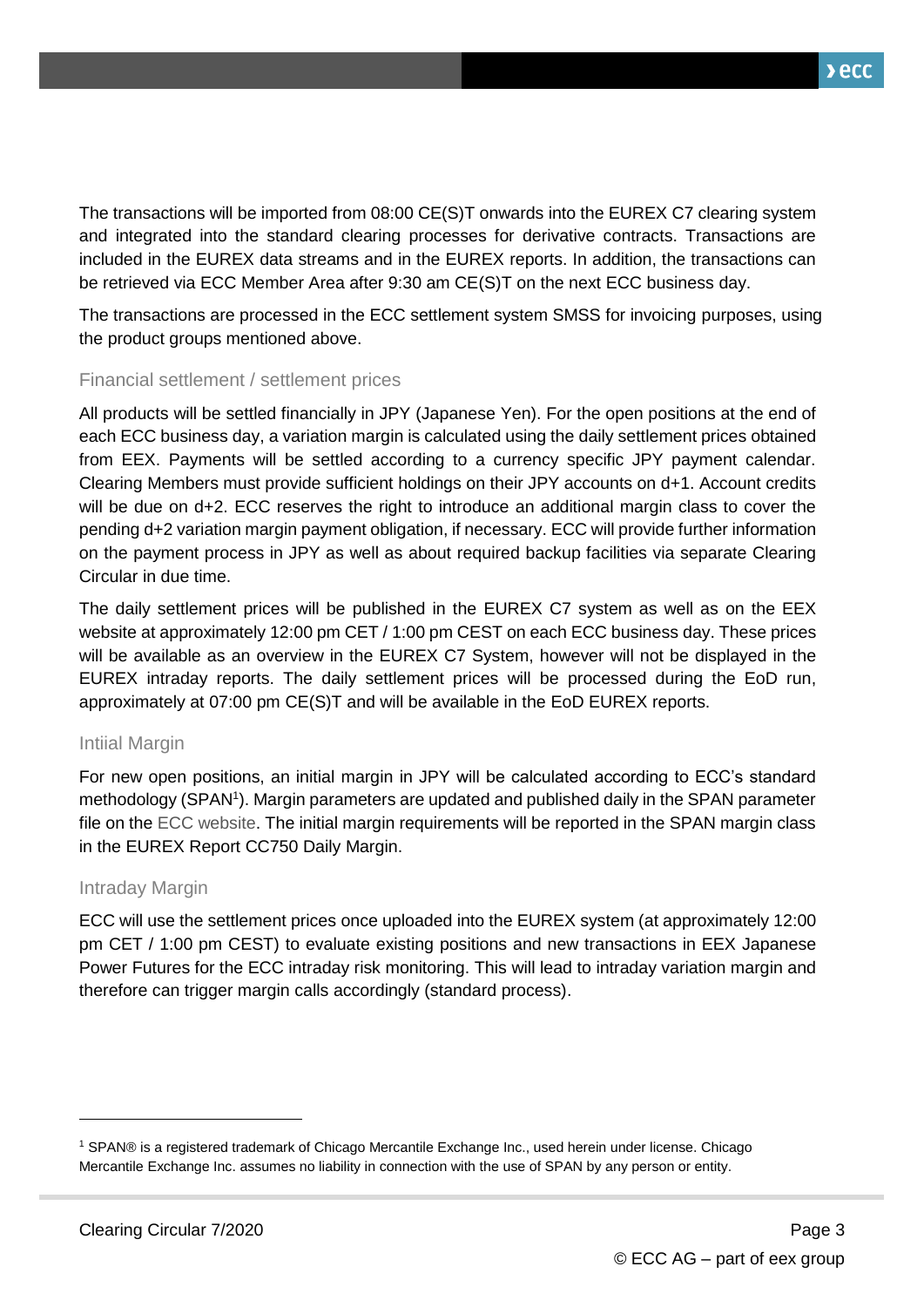$\lambda$ ecc

#### **Collateral**

For the EEX Japanese Power Futures, the standard range of collateral accepted by ECC will apply. This includes bonds denominated in JPY, but not JPY as cash collateral. Further details on accepted collaterals can be found on the [ECC Website.](https://www.ecc.de/ecc-en/risk-management/collateral-management)

#### Fees and Invoicing

The following clearing fees will be charged for the EEX Japanese Power Futures according to the [ECC Price List:](https://www.ecc.de/ecc-en/about-ecc/rules/price-list)

| <b>Transaction</b> \                                                                | <b>ECC Clearing Fee (in Yen per MWh)</b> |
|-------------------------------------------------------------------------------------|------------------------------------------|
| Derivative trades in EEX Japanese Power Futures<br>(Week/Month/Quarter/Season/Year) | 1.00                                     |

Clearing fees will be only charged for transactions in EEX Japanese Power Futures. There is no cash settlement fee upon contract expiration.

## **EMIR Reporting**

Please note that EEX Japanese Power Futures have to be reported according to EMIR Article 9. Therefore ECC's EMIR Data Services will automatically be extended to these products.

#### **MIC Codes**

The EEX Japanese Power Futures will be listed under the operational MIC "XEEE" and the segment MIC "XEER".

## **Preconditions for Participation**

#### Clearing Members

The ECC clearing licence for Clearing Members already covers clearing of EEX Japanese Power Futures. The precondition for the settlement of contracts demoninated in JPY is a valid and active JPY account with JP Morgan Chase Bank N.A. London. The respective admission forms can be provided by your key account managers upon request.

In order to use the trade submission option during European night hours, Clearing Members are required to request access for the EEX Japanese Power Portal. Further details on access possibilities and user setup will be provided in due time.

#### Non-Clearing Members

Participants who are already admitted at ECC and EEX have to send the respective product extension form(s).